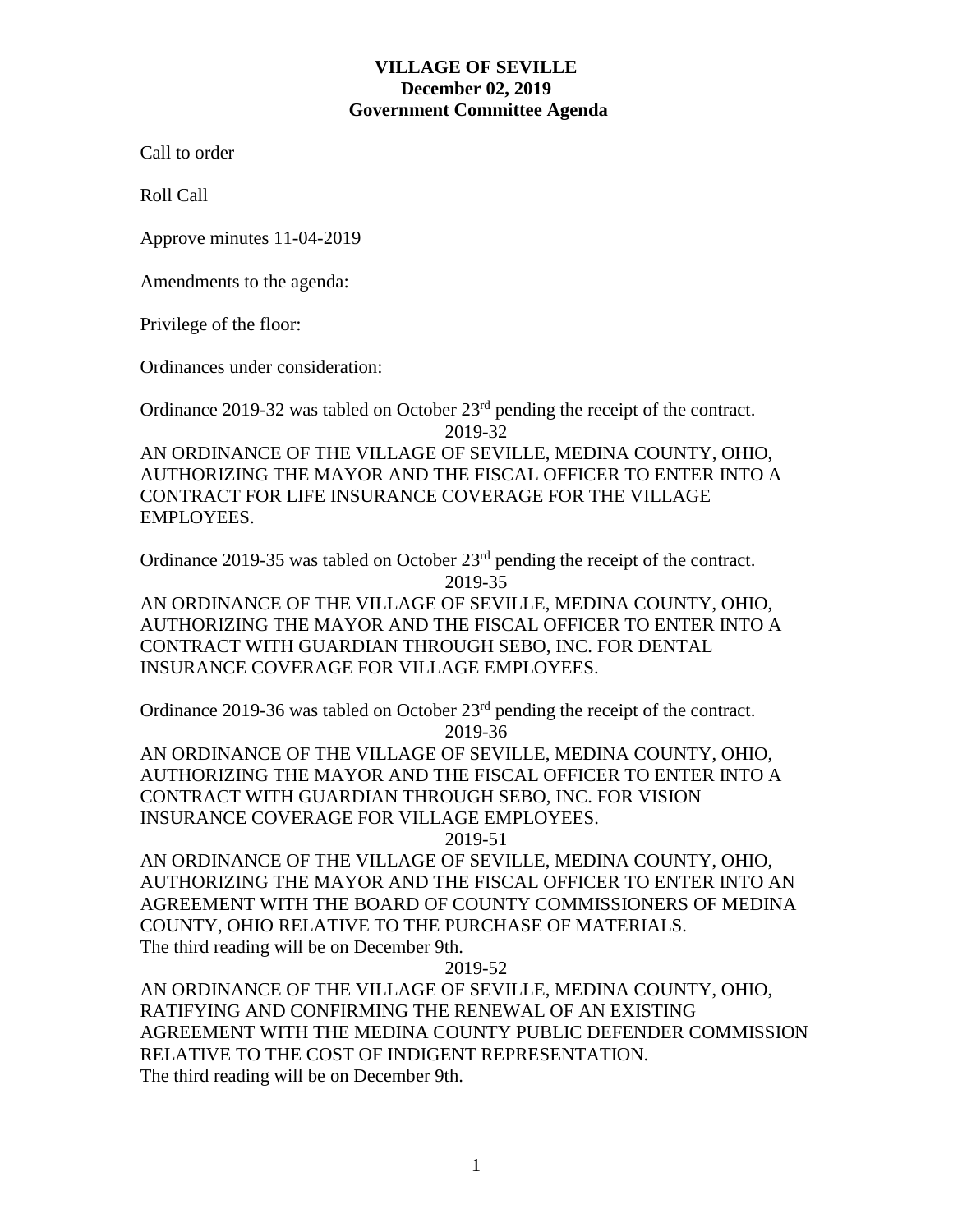#### **VILLAGE OF SEVILLE December 02, 2019 Government Committee Agenda**

#### 2019-53

AN ORDINANCE OF THE VILLAGE OF SEVILLE, MEDINA COUNTY, OHIO, APPROVING THE VILLAGE'S BUDGET FOR THE YEAR 2020. The third reading will be on December  $9<sup>th</sup>$ .

2019-54

AN ORDINANCE OF THE VILLAGE OF SEVILLE, MEDINA COUNTY, OHIO, ESTABLISHING APPROPRIATIONS OF THE YEAR 2020. The third reading will be on December  $9<sup>th</sup>$ .

2019-55

AN ORDINANCE OF THE VILLAGE OF SEVILLE, MEDINA COUNTY, OHIO, AMENDING THE SEVILLE VILLAGE ZONING CODE SECTION 1304.01 WITH REGARD TO THE ISSUANCE OF ZONING PERMITS. The third reading will be on December  $9<sup>th</sup>$ .

2019-56

AN ORDINANCE AMENDING ORDINANCE 2018-63 AS AMENDED IN ORDINANCE 2009-51 AND 2011-14, ADOPTING RULES AND REGULATIONS GOVERNING PUBLIC PARKS WITHIN THE VILLAGE AND ASSESSING PENALTIES FOR VIOLATION OF SAID RULES AND REGULATIONS. The third reading will be on December  $9<sup>th</sup>$ .

2019-58

AN ORDINANCE AND JOINT RESOLUTION OF THE VILLAGE OF SEVILLE, MEDINA COUNTY, OHIO, AUTHORIZING VILLAGE DEPARTMENT SUPERVISORS TO DISPOSE OF PERSONAL PROPERTY NO LONGER NEEDED FOR MUNICIPAL PURPOSES.

The third reading will be on December  $9<sup>th</sup>$ .

2019-59

AN ORDINANCE OF THE VILLAGE OF SEVILLE, MEDINA COUNTY, OHIO, AMENDING THE SEVILLE VILLAGE ZONING CODE SECTION 710 (B)(3) WITH REGARD TO HIGH RISE SIGNS.

The third reading will be on December  $9<sup>th</sup>$ .

## 2019-60

AN ORDINANCE OF THE VILLAGE OF SEVILLE, MEDINA COUNTY, OHIO, AUTHORIZING THE MAYOR TO ENTER INTO A CONTRACT WITH MEDINA COUNTY ECONOMIC DEVELOPMENT CORPORATION.

The second reading will be on December 9<sup>th</sup>.

### 2019-62

AN ORDINANCE OF THE VILLAGE OF SEVILLE, MEDINA COUNTY, OHIO, AUTHORIZING THE CHIEF OF POLICE TO ENTER INTO CONTRACTS WITH THEN HIGHEST AND BEST BIDDER ON THE INTERNET FOR THE SALE OF VILLAGE PROPERTY NO LONGER NEEDED FOR MUNICIPAL PRUPOSES AND DECLARING AN EMERGENCY.

The second reading will be on December 9<sup>th</sup>.